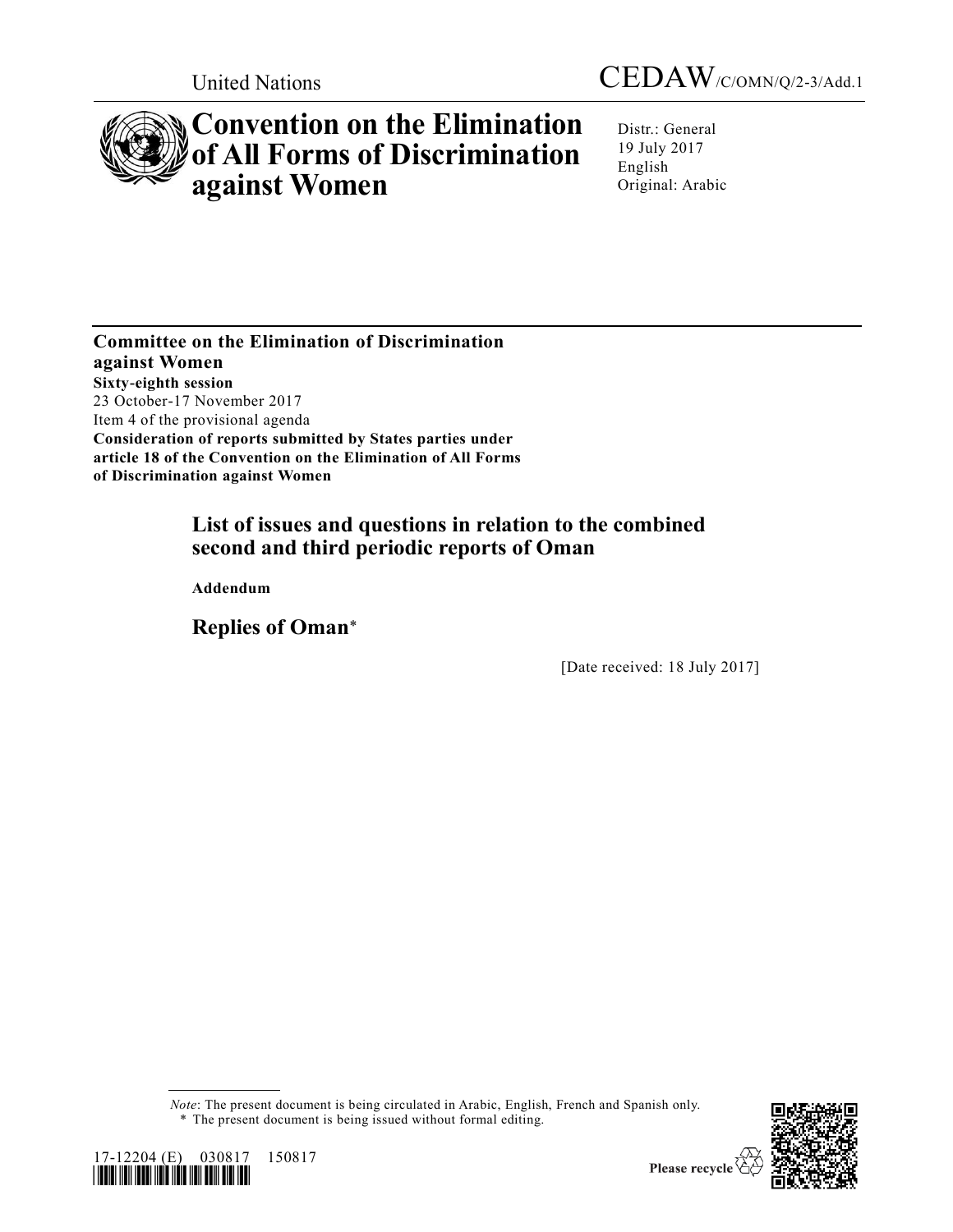# **Constitutional and legislative framework**

# **Response to question 1:**

1. Under the Basic Law of the State (Constitution), "Laws and measures having the force of law must conform to the provisions of the Basic Law of the State before they are issued and published in the Official Gazette" (art. 79), and "No authority in the State may issue rules, regulations, decisions or instructions which contravene the provisions of laws and decrees in force or international treaties and agreements that are part of the law of the land" (art. 80). The aforesaid two articles require the competent authorities in the Sultanate to implement the provisions of the Convention on the Elimination of All Forms of Discrimination against Women immediately as a part of the law of the land. They further require government bodies to refrain from issuing rules, regulations or decisions that contravene the provisions of the Convention. Thus, the competent bodies in the Sultanate, particularly the Ministry of Legal Affairs, must review draft legislation and regulations before they are issued and published in the Official Gazette to ensure that they are compatible with the Basic Law of the State and the conventions and treaties to which the Sultanate has acceded. Any incompatibility must be eliminated before the relevant law, decision or regulations may be issued based on a process of prior oversight to determine their compatibility with the Basic Law of the State and with conventions and treaties in force.

In addition, the issuance by any body of any gender-based discriminatory provisions is regarded as a categorical violation of the Basic Law of the State. Under that law, the independent judicial authorities exercise oversight authority over, and may repeal, decisions and laws that conflict with the Basic Law of the State.

2. The Sultanate is not aware of discriminatory provisions in the Penal Code, the Personal Status Law, the Arbitration and Reconciliation Law and the Nationality Law.

# **Reservations**

#### **Response to question 2:**

3. The Sultanate regularly reviews the provisions of the conventions to which it has acceded to ascertain the extent to which they are actually applied. It also regularly reviews its reservations to provisions of such conventions with a view to achieving its interests without making any prior commitment to withdraw a particular reservation.

4. His Majesty the Sultan approved the recommendation that Council of Ministers made at its session No. 24/2015 to withdraw the reservation of the Sultanate to article 15 (4) of the Convention. Given that the recommendation is currently being implemented in practice, the constitutionally mandated process for the issuance of a royal decree to withdraw the reservation has begun. The Council of Ministers will shortly submit, to the Consultative Council, a draft decree withdrawing the reservation for the Consultative Council's remarks pursuant to article 58 bis 41 of the Basic Law of the State, which requires referral of economic and social conventions which the Government intends to ratify or join to the Consultative Council for its remarks and conclusions, which are then submitted to the Council of Ministers for the latter's adoption of measures as it deems appropriate.

5. The reservation of the Sultanate to the provisions of the Convention that do not conform with the Islamic sharia does not affect women's rights under the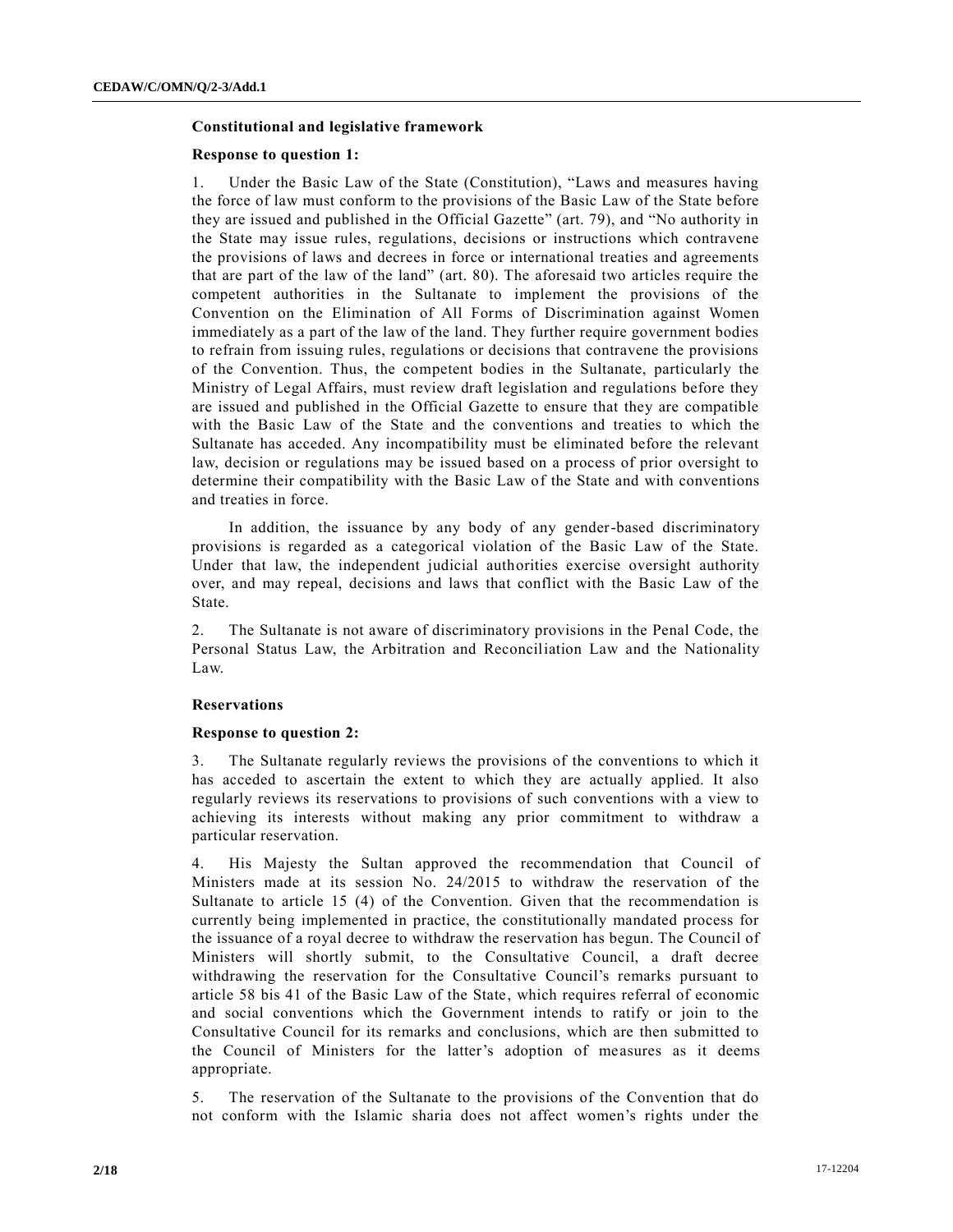Convention, because the Basic Law of the State and other laws in effect guarantee the rights of women and non-discrimination based on sex.

# **Legal status of the Convention**

# **Response to question 3:**

6. In October 2016, the Office of the High Commissioner for Human Rights in the Middle East and North Africa cooperated with the Omani authorities to conduct a training workshop on the Convention. The workshop sought to familiarize participants with the obligations entailed by the accession of the Sultanate to the Convention in the area of human rights. The workshop also provided information on the incorporation of international conventions in judicial rulings. It was intended for persons enrolled in the Higher Judicial Institute, including assistant judges and deputy public prosecutors. The Follow-up Committee for the implementation of the Convention on the Elimination of All Forms of Discrimination against Women, the High Judicial Institute and the Ministry of Justice will monitor the implementation of this programme during 2017-2020.

7. Under article 61 of the Basic Law of the State, "There shall be no power over judges in their rendering of judgement except for the law. Judges may be dismissed only in the circumstances specified by the law. No party may interfere in judicial cases or affairs. Any such interference shall be considered an offense punishable by law. The law shall stipulate: the conditions which must be fulfilled by judicial officials; the conditions and procedures for appointing, transferring and promoting judges; the guarantees established for judges; the circumstances in which judges may not be dismissed; and other provisions relevant to judges". The aforesaid article underpins the independence of the judiciary, which is subject to the law (including international conventions to which the Sultanate has acceded, which are a part of the law of the land). The discharge of judicial functions by judges is also subject to judicial inspection under the Judicial Authority Law. Hence, judicial inspection of the actions of judges is the sole guarantee of the knowledge and competence of judges.

8. It should be noted that there are no religious courts in the Sultanate. The sharia departments in the courts have jurisdiction in the application of personal status laws. The judges in such departments, as in other departments, are trained and qualified before they perform any judicial function and are subject to judicial inspection once they assume judicial office.

# **Access to justice**

# **Response to question 4:**

9. Regarding the measures taken to ensure that women are aware of their rights under the Convention, the Sultanate has made assiduous efforts to spread awareness of, and to protect, human rights, including the rights of women. The Ministry of Social Development, which is the body concerned with women's affairs in the Sultanate, has made major strides in raising awareness of human rights and promoting the adoption of a human rights perspective. The Ministry organized a number of programmes, conferences and seminars at the national level. As mentioned in the report (para. 51), the Ministry also issued memoranda explaining the channels and procedures through which women may access the judiciary to demand their legally guaranteed rights and to seek justice if their rights are violated.

10. In addition, civil-society institutions play an effective role concerning women's rights. For example, in 2017, the Omani Women's Association in Sib collaborated with the Omani Journalists' Association to organize awareness-raising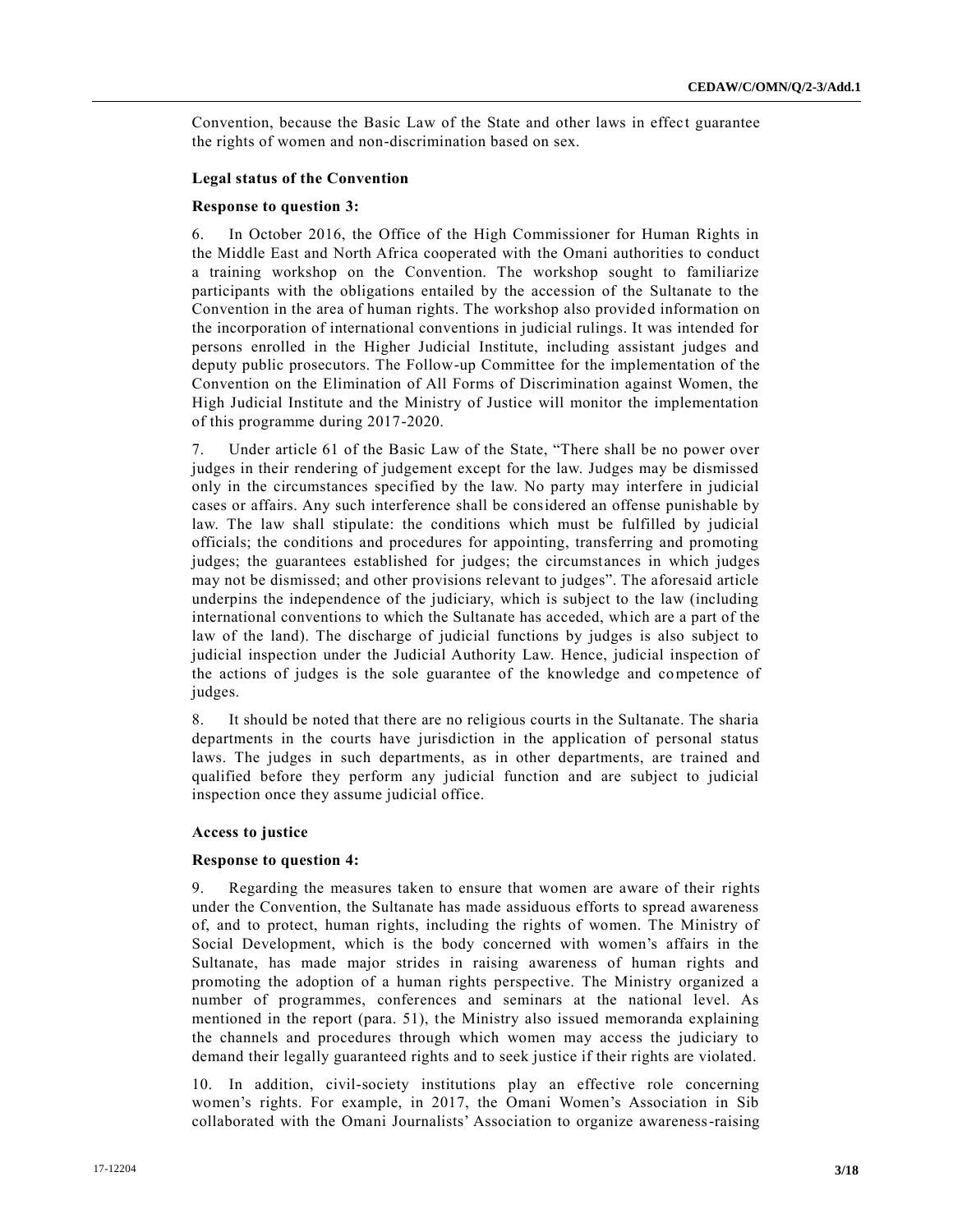programmes that reviewed and explained the Convention and raised women's awareness of the rights covered by the Convention. The Oman Human Rights Commission also holds many human rights activities and training workshops, particular the following, which were held in 2016-2017:

11. On 17 January 2017, the Ministry of Social Development inaugurated a free telephone hotline (1100) to receive calls reporting abuse, provide counselling services and refer cases to the relevant authorities when necessary.

12. The culture of the protection of women's rights has been strengthened through the holding of many training courses and legal education programmes in the schools, the broadcasting of radio and television interviews, the publication of articles in the local newspapers and the preparation of publications for distribution to all governmental and non-governmental bodies.

13. Many awareness-raising lectures have been given to provide information on family protection, the mechanisms in the various governorates for reporting abuse and the protective services provided by the Family Protection Department.

14. Numerous specialized bodies have been established in the Sultanate to guarantee the rights of women and their ability to defend those rights, including: the Oman Human Rights Commission; the Family Protection Department in the Ministry of Social Development, which receives complaints of abuse against women and refers them to the competent authorities; and Dar al-Wifaq, which provides shelter to women and child victims of abuse and violence. Dar al-Wifaq separates victims from the source of violence, provides for their physical and psychological safety and protects them from abuse and neglect in the framework of the family or community by providing psychological, social and legal support based on a treatment plan supervised by competent staff.

15. There is no evidence that the courts of various types and levels discriminate against women. Article 59 of the Basic Law of the State states, "The rule of law shall be the basis of governance in the State. The integrity of the judiciary and the impartiality and probity of the judges shall be a guarantee of rights and freedoms". Hence, the judiciary treats all litigants equally and does not discriminate among them. Discrimination in the courts violates the law and anyone who engages in such discrimination is held legally accountable. The laws regulating litigation procedures also provide litigants recourse if they suspect they may be subject to discrimination, including multiple appeal levels, procedures for lodging claims for damages against judges for miscarriage of justice and procedures for demanding the removal of judges.

16. The right to litigate is protected and guaranteed to all persons, male and female, under article 25 of the Basic Law of the State, which states, "Litigation shall be a protected right guaranteed to all persons. The law shall state the procedures and conditions necessary for exercising this right. The State shall ensure as much as possible that litigants can easily access the judiciary and that cases are adjudicated speedily". Article 23 of the Basic Law of the State states, "The accused shall be entitled to appoint an attorney who can defend him in a trial. The law shall define the circumstances in which the lawyer of the accused must be present. The law shall ensure, for persons who are financially unable, the means to access the judiciary and defend their rights". Hence, the Basic Law of the State guarantees access to the judiciary as a fundamental right of the individual. It also provides for legal aid for persons who lack the means for legal recourse. In order to implement these provisions of the Basic Law of the State, the Ministry of Justice issued Ministerial Decision No. 91/2009 regulating legal aid for indigent persons. The decision exempts persons unable to bear judicial costs from payment of judicial fees, provides for the appointment of a lawyer to defend their rights and grants them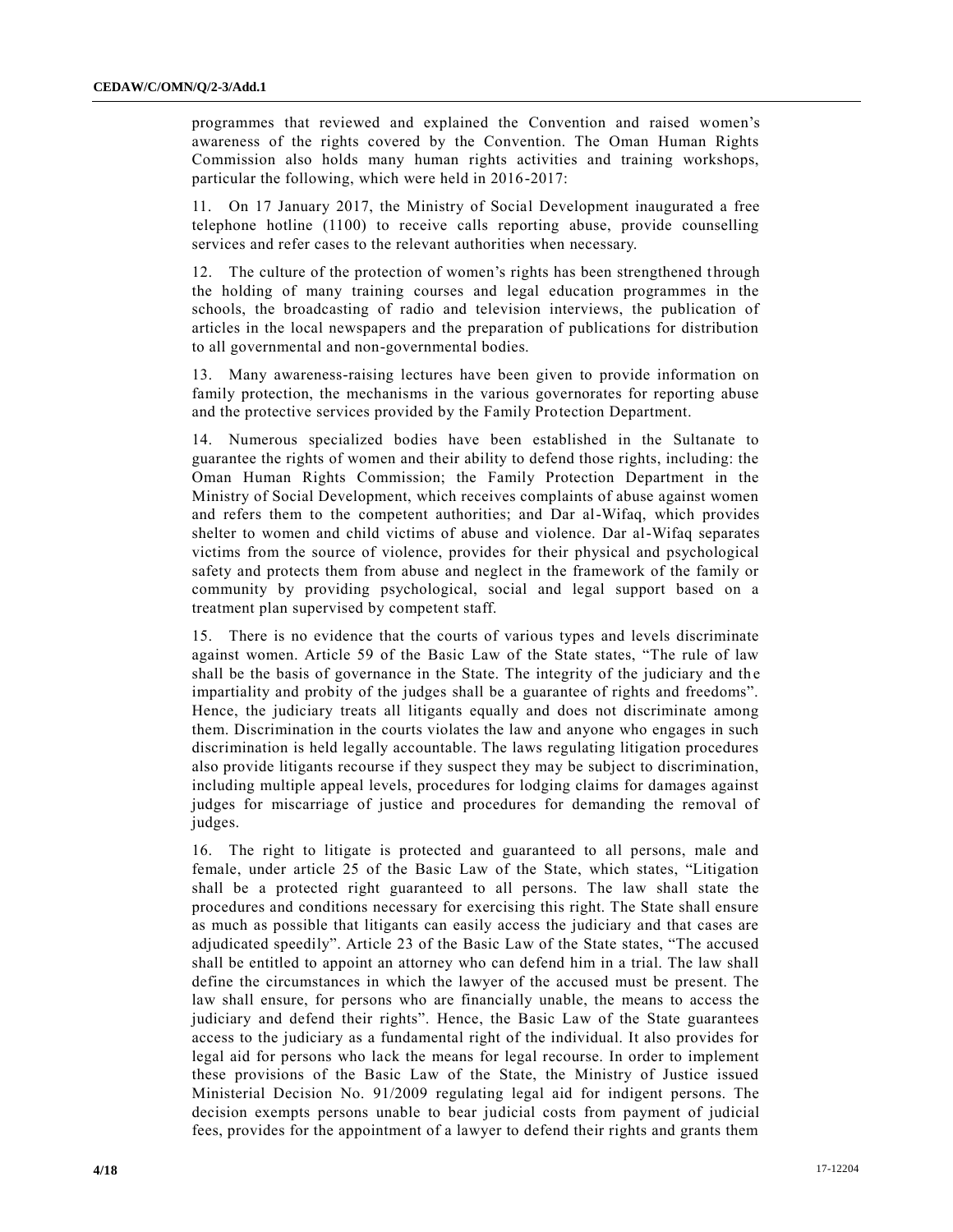legal assistance to cover judicial announcement publication fees and experts' expenses.

17. The Oman Human Rights Commission organizes a number of activities annually to raise women's awareness of the complaint submission mechanism. Reports are submitted to the Commission in person, through its website or by telephone. The Commission prepares an annual awareness-raising and education plan. The plan for 2015 covers a number of lectures and seminars. The Commission also participated in a number of activities and published research and publications on women. Members of the Commission and its general secretariat also participated in radio and television interviews. The Commission's activities also included the following:

- Lectures at the College of Law at Sultan Qaboos University and at the Diplomatic Institute of the Ministry of Foreign Affairs on the human rights efforts of the Sultanate and on the role of the Oman Human Rights Commission.
- A lecture on the rights of women and children at the Omani Women's Association in Badiyah.
- Awareness-raising lectures on human rights at the six summer centres located throughout the Omani governorates.
- A lecture on women's rights and the Convention at Ruqyah Secondary School in Badiyah.
- A lecture at the Maʿmur Basic Education School in Bahla' on the Oman Human Rights Commission and its role in spreading a culture of human rights.
- First awareness-raising convoy in the governorate of Zufar, which included multiple activities and field visits to a number of governmental bodies and institutions, civil-society institutions and public and private-sector establishments.
- Participation in a number of seminars and activities concerning women and children, such as "Deaf Child Week," the Motherhood and Child Seminar and Ramadan cultural contests for children.
- Publications and media materials covering the degree of awareness of government measures to counter violence against children, a monthly page in the official newspaper of Oman and national mechanisms for curbing child abuse.
- The Commission conducted awareness-raising convoys as part of an intensive programme carried out once annually in one of the Omani governorates. The programme includes general lectures, meetings with officials, field visits of government and private institutions, training workshops, human rights contests and surveillance and monitoring of human rights conditions in the governorate. The Commission has to date conducted two convoys, one in the governorate of Zufar in 2015 and a second in the governorate of Musandam during 17-20 October 2016. The governorates of Zufar and Musandam made appreciable efforts to coordinate and prepare for the convoys. All official agencies in the governorates responded positively and cooperated. The convoy programme included the following:
	- o A general lecture at the Oman Chamber of Commerce and Industry in the district of Khasab on the Commission and its purviews, the mechanism for receiving reports, human rights protection mechanisms and international conventions. The lecture was attended by the administrative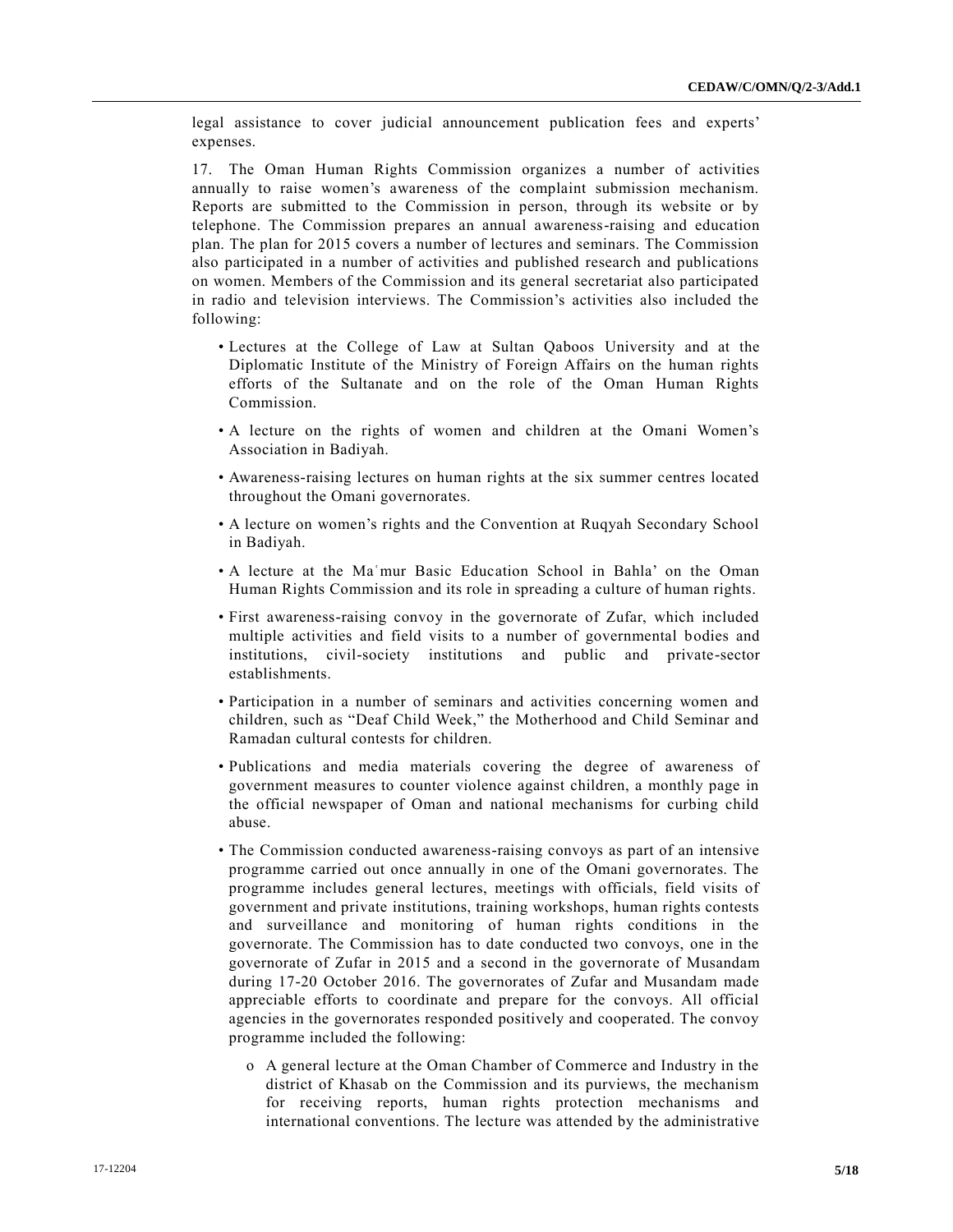officer and a number of officials from the civil, defence and private sectors.

- o Two general lectures for the population of the districts of Madha and Bakha, which were attended by the administrative officers, members of the Council of State and Consultative Council, leaders, notables and the general population of the two districts.
- o Four training workshops for 100 participants from different agencies in the governorate concerning freedom of expression, the rights of the child, the rights of persons with disabilities and women's rights.
- o Two contests on the rights of the child for 100 male and female students from schools in the districts of Khasab and Bakha.
- o Visits to a number of health institutions, including Khasab Hospital and the health centres adjacent to it, Kumzar Clinic and a number of schools to learn about the services offered in the governorate.
- o Visit to the island of Kumzar to meet with residents and learn about transportation, water, health and education services provided on the island.
- During 2016, the Commission issued a number of publications and films, the most important being:
	- o A book entitled *Human Rights in the Royal Decree* (in Arabic), which includes artistic drawings and excerpts from the speeches of His Majesty Sultan Qaboos dealing with the Basic Law of the State and the Universal Declaration of Human Rights.
	- o A book entitled *Human Rights in the Islamic Sharia* (in Arabic) by Dr. Ahmad Abulwafa. The Commission financed the printing of this important reference work, which is a new addition to the human rights library. Released on 16 May 2016, it covers aspects of human rights in a comprehensive fashion.
	- o A booklet entitled *My Childhood My Right* (in Arabic and English), which is the fifth booklet of a series designed to educate children about their rights under the Convention on the Rights of the Child and the Omani Child Act. The fifth booklet covers the child's right to play using cartoon characters that use simple dialogue to clearly define this right and the duties it entails.
	- o The Commission's monthly page in the Oman Daily. The page summarizes key local, regional and international events in which the Commission participates. It also presents activities occurring during the month and sheds light on human rights problems which the Commission has resolved.
	- o A booklet documenting key events and activities of the Commission during 2013-2016. It lists the members who represented the Commission during 2013-2016 pursuant to Royal Decree No. 10/2013 and presents the publications, statistics and reports issued by the Commission during the period.
	- o A film in English and Arabic covering amendments to the royal decree issued in April 2016 and the Commission's latest activities.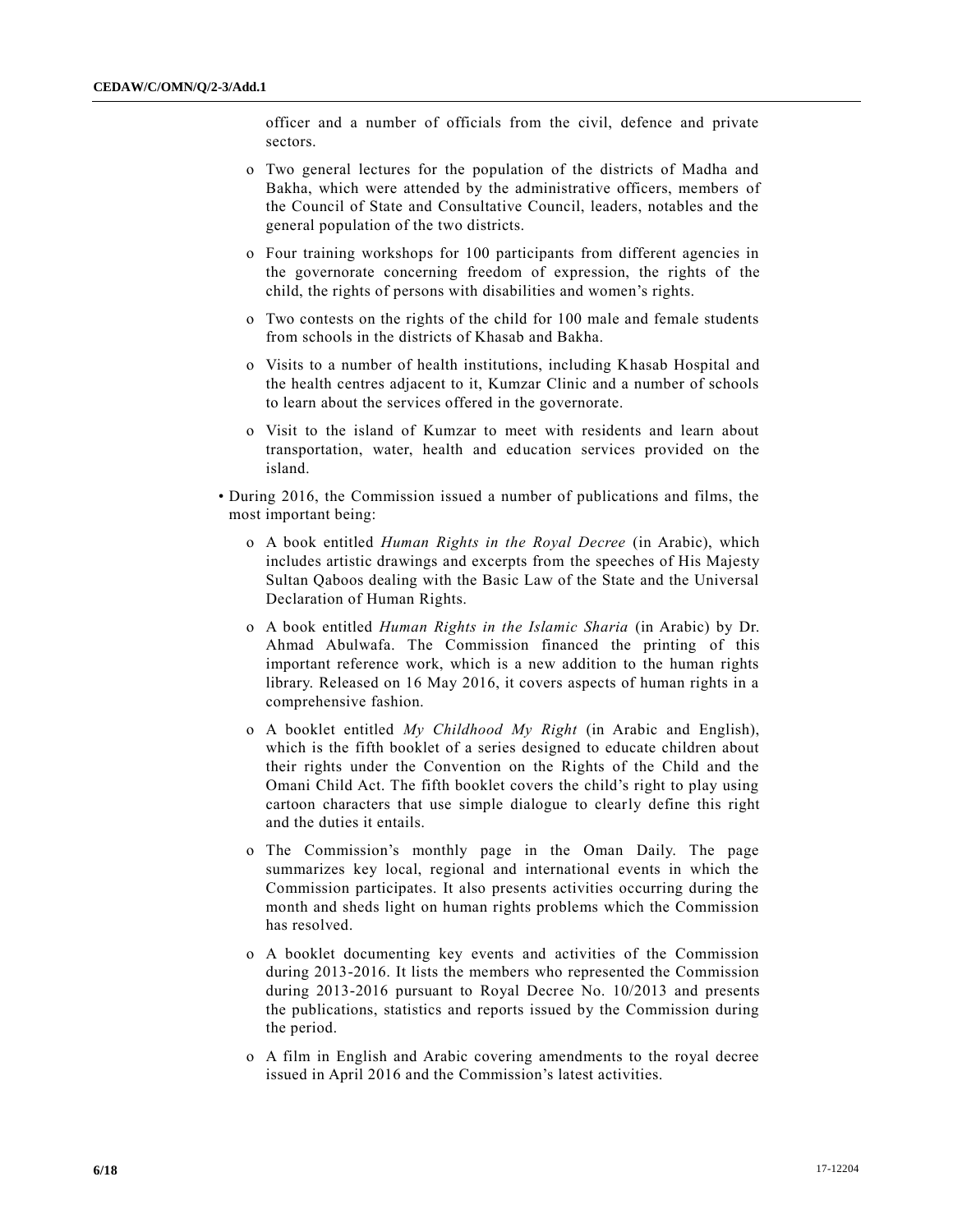# **National human rights institution**

#### **Response to question 5:**

18. Royal Decree No. 124/2008 specifies the Commission's responsibilities. A primary responsibility of the Commission is the receipt of complaints. The Commission received 28 reports from women in 2015 concerning the following civil and political rights:

- Right to equality: The Commission received six reports from women complaining that they were not treated equally with men in respect of the right to sponsor a foreign spouse and that they were not permitted to obtain residence visas for their children born of a foreign father despite having obtained permission to marry a foreigner from the Ministry of Interior. The Commission contacted the relevant authorities during 2015 to examine entitling Omani women, on a par with Omani men, to sponsor their foreign spouses for purposes of obtaining residence visas.
- Litigation: The Commission observed that litigation in certain labour lawsuits was becoming protracted, extending beyond the termination of the labourer's residence. As a result, such labourers lost their income source and became unable to exercise other fundamental rights, such as the right to receive education and health-care services. The Commission recommended, in its annual report for 2015, supporting the courts with an appropriate number of judges specialized in labour actions to reduce litigation time and assigning experts to a special department to address this issue.
- Family safety: The Commission received a report from a female citizen concerning a child who was abused by the husband of the child's mother. The Commission studied the matter and referred it to the Ministry of Social Development. The latter reported that custody was granted, according to procedures in effect, to the woman who lodged the report. The Commission recommended, in its final report of 2015, the establishment of a centre to collect data on child abuse cases and to train and qualify relevant police personnel, physicians and social workers in methods for treating children subject to abuse. The Commission also recommended granting these professionals the capacity of judicial police officers pursuant to the legal procedures in effect.

19. Economic, social and cultural rights: The Commission received 26 reports during 2015 concerning the following rights:

- Suitable housing: The Commission received a number of reports that included requests to obtain social housing and housing assistance. It referred the requests to the competent agency, which made exceptions for a number of applicants in deference to their humanitarian conditions in order to provide them with a decent living situation. The Commission received a report on buildings belonging to the Muscat Municipality for housing workers which failed to meet the minimum security, safety, and health requirements. The Commission visited the buildings and verified the report.
- Family welfare: The Commission received a number of reports concerning family welfare, including a request from a female citizen married to a national of one of the Gulf States. The woman reported that she had yet to receive a response from the embassy of her husband's country to her request that it issue her daughter a passport. The Commission contacted the embassy to urge it to follow up under the regulations in effect to enable the child to obtain a passport.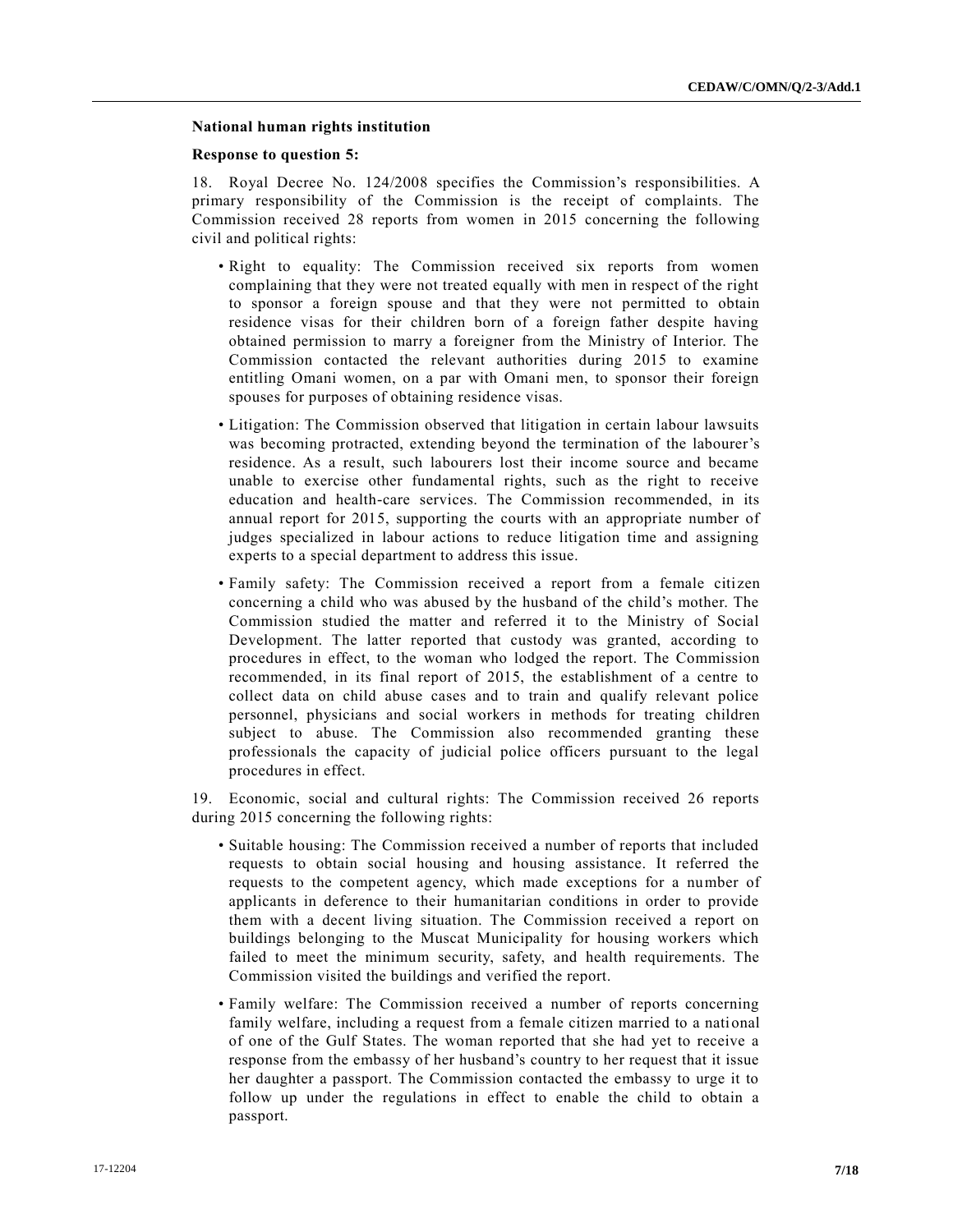- Prison visitation: Two female inmates in the Central Prison submitted requests to be allowed to see their children. The Commission coordinated with the Ministry of Social Development to enable them to meet with their children.
- A decent life and social security: The Commission received a number of requests to increase social security pensions and provide social housing. The Commission coordinated with the competent authorities to provide exceptions for a number of families in view of their economic circumstances.

20. The Oman Human Rights Commission was established in the Sultanate of Oman under Royal Decree No. 124/2008 based on the importance attached by the Sultanate to the existence of an independent human rights institution. The Sultanate observed the Paris Principles in forming the Commission and establishing its authorities and operating method. Civil-society organizations form part of the Commission's composition, which includes representatives of the Oman Chamber of Commerce and Industry, the General Federation of Oman Trade Unions, non-governmental organizations and several government agencies and legal professionals. The commission thus firmly embodies the Paris Principles regardi ng human rights institutions, namely that they be independent, that government units be required to cooperate with them, and that they be charged with implementing the Paris Principles through involvement in the preparation of human rights reports. Accordingly, the Commission's general mandate concerns all matters relating to human rights in the Sultanate. The Commission's charter provides for the allocation of financial resources to the Commission from the general government budget or as decided by the Council of Ministers. The Commission also has a general secretariat with staff responsible for following up on the Commission's activities and proceedings and helping committee members discharge their human rights functions in the Sultanate. The Oman Human Rights Commission is a member in the Arab Network of National Human Rights Institutions.

# **National machinery for the advancement of women**

# **Response to question 6:**

21. As to whether the Women's Affairs Department is adequately equipped in terms of human, technical and financial resources to coordinate the policies and the mechanisms at the central and local levels, including by opening branch offices in all governorates, to achieve the full and uniform implementation of the Convention throughout the territory of the State party, the report of the Sultanate states that the Ministry of Social Development has worked to strengthen the role of the General Directorate for Family Development, the women and family departments and the Committee to Monitor the Implementation of the Convention by providing them with specialized, experienced staff. Family development departments concerned with women's affairs are present in all governorates of Oman and are represented by the family development divisions in the provinces. These family development departments and divisions have national staff who are trained and qualified to implement programmes for empowering women, including legal, political and social empowerment. They disseminate the Convention in all governorates through trainers trained for this purpose. The budget for the Ministry of Social Development includes a special women's sector budget for activities and programmes that serv e women in all governorates in areas of concern to the Ministry.

22. A national strategy for women entitled "Enhancing the Quality of Life" is being prepared. A strategy implementation plan will be formulated after the strategy is approved by the competent authorities in the Sultanate (the minister and the undersecretary).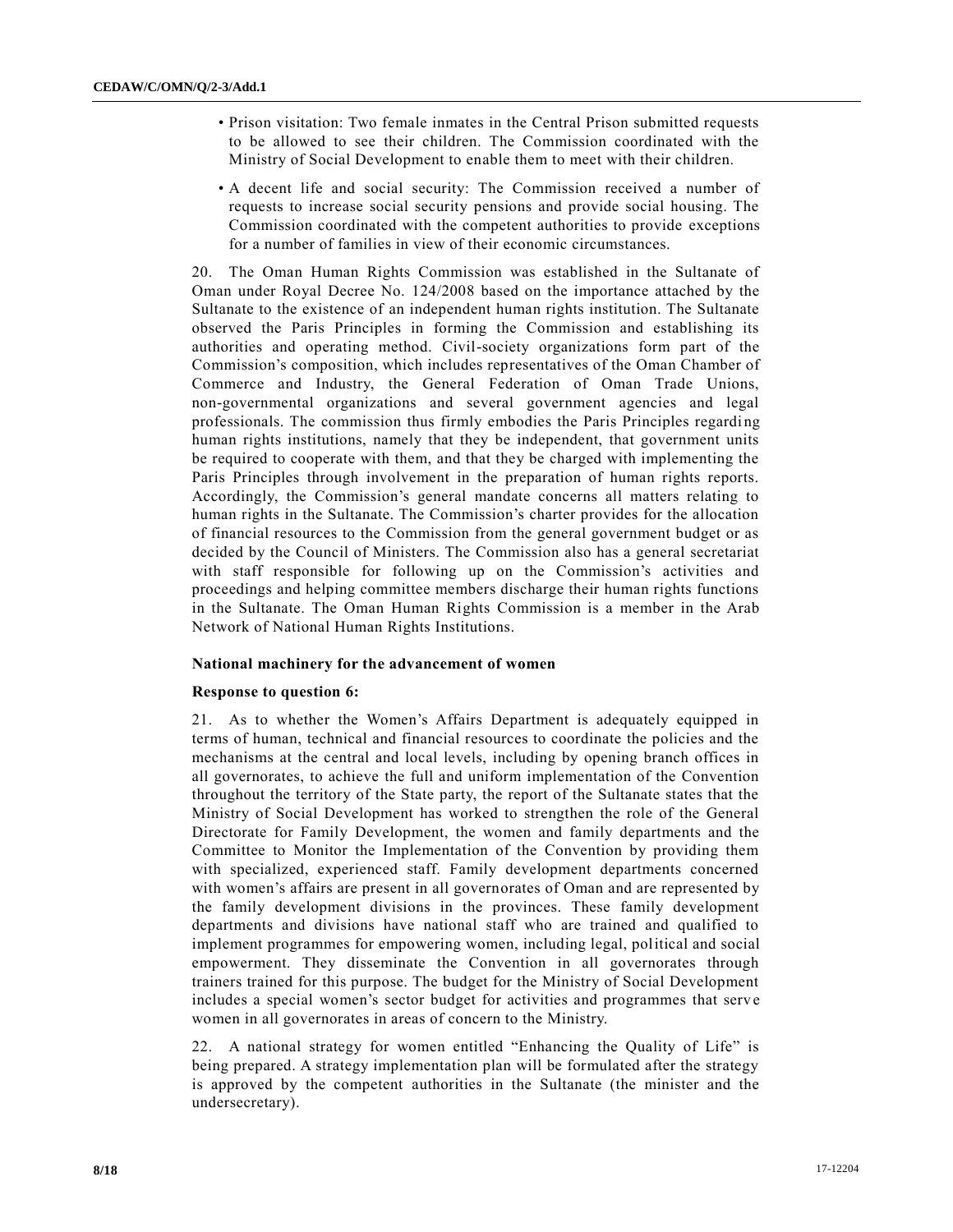# **Civil society organizations**

# **Response to question 7:**

23. As to the concrete measures taken to create and ensure an enabling environment, in which civil society and women's rights organizations can freely operate, the Ministry of Social Development provides all administrative and financial facilities to support Omani women's associations. This includes providing them with headquarters and buildings with halls designed according to the best, most current designs. These facilities enable the associations to run activities and programmes for community members. They are also used for income -generating projects. The associations freely operate their programmes and activities according to their charters and need not refer to the Ministry of Social Development, as reflected in the volume of such activities and programmes carried out during 2016.

24. In reference to the legal requirements for the registration and operation of non-governmental organizations, including those relating to women's human rights, the Civil Associations Law authorizes the Ministry of Social Development to consider applications for the declaration of non-governmental organizations. Under the Civil Associations Law, the Ministry's denial of an application must be based on specific reasons, and an applicant may appeal a denial to the minister within one month of receiving the denial decision. The minister's denial of an appeal may be appealed to the Administrative Judiciary Court in its capacity as the independent judicial authority charged under the Basic Law of the State to examine the propriety of administrative decisions. The procedures for declaring a non-governmental organization in the Sultanate are flexible and transparent, and many organizations have been declared recently. Freedom to form associations is guaranteed by the Civil Associations Law, and associations established according to the law may operate with the utmost ease. The Sultanate constantly amends its legislation on freedom of peaceful assembly and association.

# **Temporary special measures**

# **Response to question 8:**

25. The Sultanate is cognizant of the provisions of article 4, paragraph 1 of the Convention concerning temporary measures to accelerate the achievement of real gender equality and of the option of States party to adopt such measures. The National Committee to Monitor the Implementation of the Convention is studying proposals concerning this paragraph that have been submitted from time to time, membership quotas for the Consultative Council and the measures needed to amend statutes currently in effect, all based on article 4, paragraph 1 of the Convention.

26. The Government and ministries concerned with women's rights and with support for women's participation have taken steps to familiarize relevant officials and political representatives with the concept of temporary special measures. Efforts are also being focused on training and empowerment programmes for women, particularly women who are standing for election to councils, including the Consultative Council and the municipal councils. The Ministry of Social Development, in cooperation with the Arab Women's Centre for Research and Training, supported female candidates standing for election in the second round of municipal elections held on 25 December 2016 by holding a training programme for journalists and female candidates. The programme sought to strengthen women's participation in politics and elections and to promote electoral regulations that support women. The Ministry also focused on the role of the media in promoting female candidates by supporting electoral advertising for female candidates in the second round of municipal elections, in which seven women were victorious,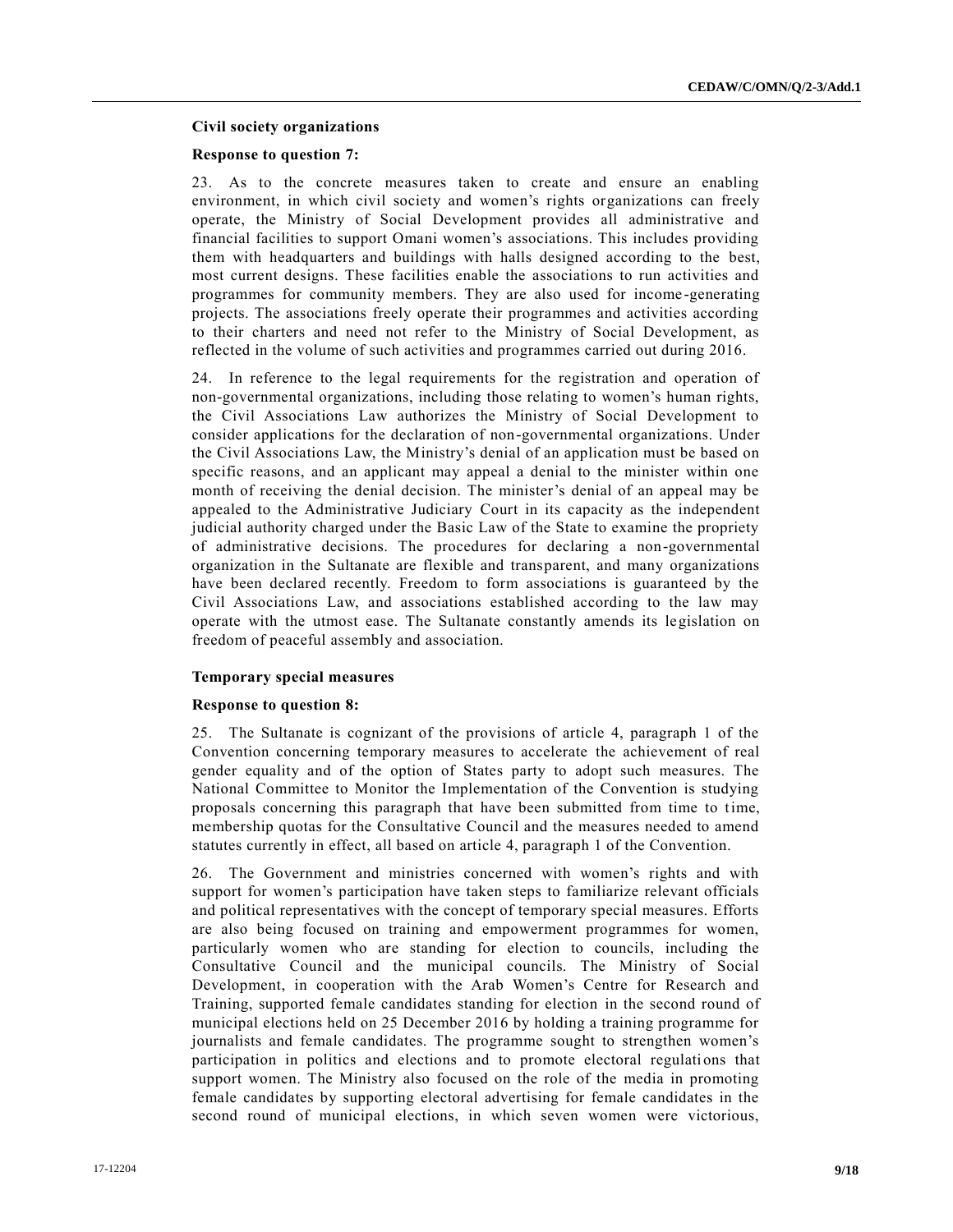including two women who came in first place in their provinces. Also, competent woman are being appointed to represent the ministries in the aforesaid councils.

27. The Committee to Monitor the Implementation of the Convention at the national level discussed several proposed temporary measures and the establishment of quotas for women in the elected councils at its first meeting in 2017 on 22 May. The Committee is currently coordinating with the Council of State to complete a study of this matter.

# **Stereotypes and harmful practices**

# **Response to question 9:**

28. National strategies and plans include among their objectives efforts to change stereotypes of women. The social action strategy of the Ministry of Social Development (2025-2016) focuses on three main principles: equity, empowerment and integration. The strategy, whose executive plan targets changing stereotypes of women and girls, harmonizes with the "Oman vision 2040". It focuses on empowering women and developing their role in Omani society by providing an environment that affirms the pivotal economic role of women in the family and society and the participation of women in decision-making offices. This strategy is consistent with national legislation and national commitments under conventions ratified by the Sultanate, including the Convention on the Elimination of All Forms of Discrimination against Women, the Convention on the Rights of the Child and the Convention on the Rights of Persons with Disabilities.

29. Efforts are currently underway to evaluate the impact of development programmes, including information programmes targeting women, and the obvious impact of the education of women and their entry into the labour market. The Ministry of Social Development has adopted a dual-track approach: 1) strengthening the legal awareness of women through awareness-raising programmes that explain the rights and duties of women in Omani legislation and international conventions ratified or joined by the Sultanate; and 2) launching a marriage and family counselling programme that explains the principles of marital relations, the culture of proper upbringing, equal treatment between spouses, the role and rights of each party in the marital relationship, cooperation mechanisms and the complementarity of spousal roles.

30. The Sultanate is also continuing its efforts to highlight the effective role of women in society and in political and public life.

# **Response to question 10:**

31. The report states that article 7 of the Personal Status Law sets the minimum age of marriage at 18 years for males and females, and article 6 of the same law requires that marriages be recorded in an official register. The Personal Status Law exempts marriage by persons under the age of 18 from the aforesaid provisions if a judge permits the marriage after ascertaining that it is in the interest of the relevant person. Thus, persons under the age of 18 may marry legally with the permission of a competent judge.

32. The 2003 and 2010 censuses showed that early marriage does not exceed 0.10 per cent of the child population. Indicators developed by the National Centre for Statistics and Information show an increase in the average age upon first marriage in Oman to 28 years for males and 26 years for females.

33. Regarding the steps taken to eliminate and criminalize harmful traditional practices, such practices, which are pervasive in both rural and urban areas of Oman, are illegal under the Child Act as mentioned in the report. Female genital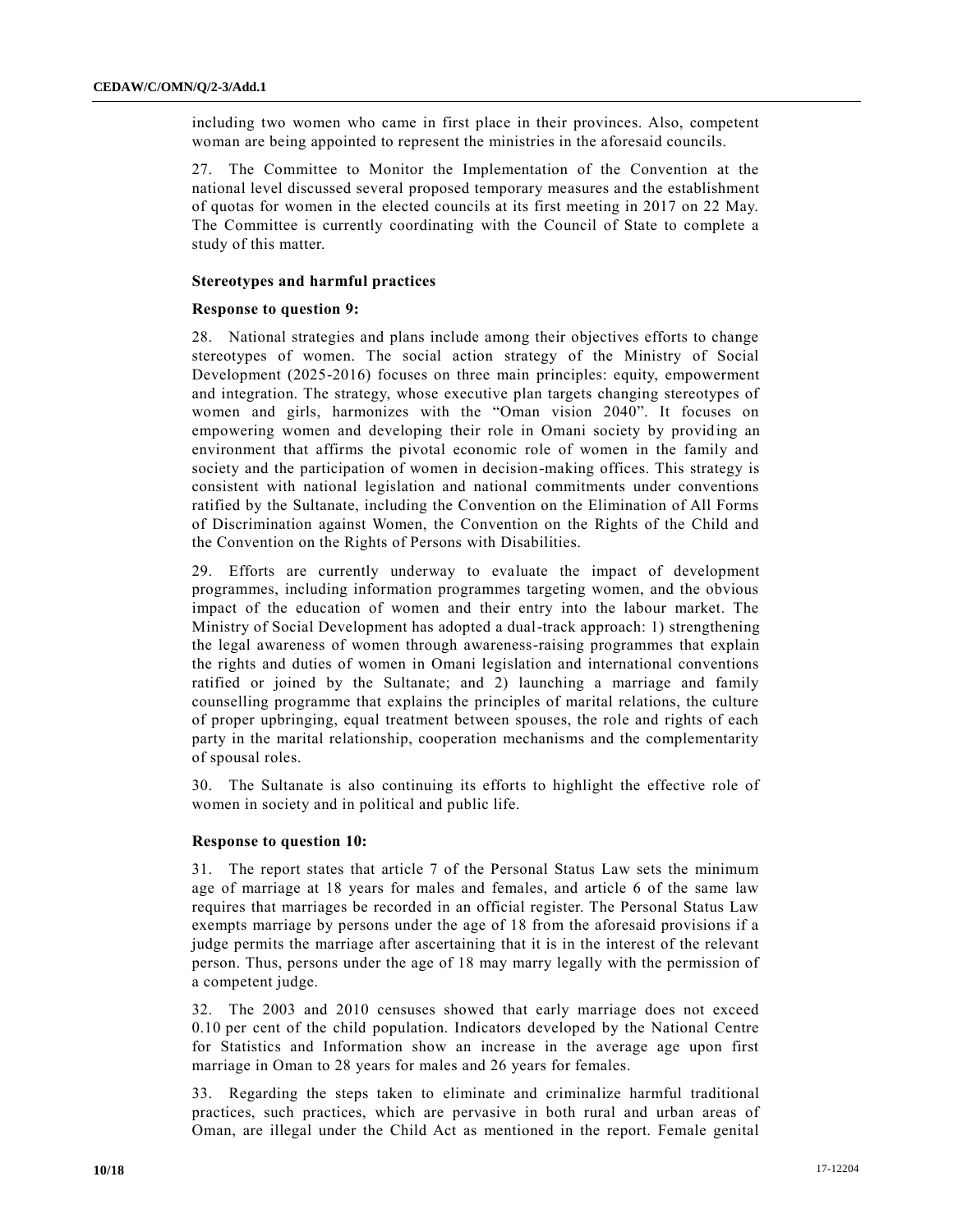mutilation is among the harmful practices covered in the draft implementing regulation for the Child Act. This subject was discussed by the Committee to Follow up the Implementation of the Convention in its first meeting in 2017 held on 22 May. A representative of the Ministry of Health has been assigned to provide the Committee with an expert report on this subject and to consider referring the matter to the Office of the Mufti for a formal legal opinion.

# **Violence against women**

# **Response to question 11:**

34. The Sultanate is in the process of adopting measures for promulgating a new Penal Code as provided in the Basic Law of the State (Constitution). The new code will address many of the deficiencies and lacunae in the current code, including sexual assault of various forms. It will also better protect women from the offenses of violence and abuse. The Sultanate is therefore of the opinion that domestic and sexual violence need not be regulated under a separate law and that existing legislation suffices to deter, prosecute, and punish perpetrators of such offenses, taking into account that sexual violence victims must be treated as victims and guaranteed all necessary procedures for the defence of their rights and the punishment of offenders. Pursuant to Royal Decree No. 72/2001, the Sultanate repealed article 252 of the Penal Code, under which a man who kills or injures his wife, mother, sister or daughter after having surprised her while she was committing a dishonourable act may receive a reduced penalty or be exempted from punishment.

# **Response to question 12:**

35. As stated above, under article 25 of the Basic Law of the State, "Litigation shall be a protected right guaranteed to all persons. The law shall state the procedures and conditions necessary for exercising this right. The State shall ensure as much as possible that litigants have access to the judiciary and that cases are adjudicated swiftly". Article 23 of the Basic Law of the State states, "The accused shall be entitled to appoint a lawyer who can defend him in a trial. The law shall define the circumstances in which the lawyer of the accused must be present. The law shall ensure, for persons who are financially unable, the means to access the judiciary and to defend their rights". Hence, the Basic Law of the State guarantees access to the judiciary as a fundamental right adhering to the individual. It also provides for legal aid for persons who lack the means for legal recourse. In order to implement these provisions of the Basic Law of the State, the Ministry of Justice issued Ministerial Decision No. 91/2009 regulating legal aid for indigent persons. The decision exempts persons unable to bear judicial costs from payment of judicial fees, provides for the appointment of a lawyer to defend their rights and grants them legal assistance to cover judicial announcement publication fees and experts' expenses.

36. Multidisciplinary legal, medical and psychological assistance and rehabilitation services are provided to women victims of violence placed with Dar al-Wifaq shelter by state specialists in cooperation with relevant institutions and non-governmental organizations. Legal researchers inform victims of their legally guaranteed rights and follow up and expedite cases with the judicial authorities on behalf of victims. Victims receive emergency medical treatment and periodic medical examinations from a technical committee formed by the Ministry of Social Development under Decision No. 35/2015. The committee's members include physicians from the Ministry of Health and specialists from the Ministry of Social Development. In addition, social workers and psychologists monitor and evaluate cases and operate rehabilitation programmes for victims.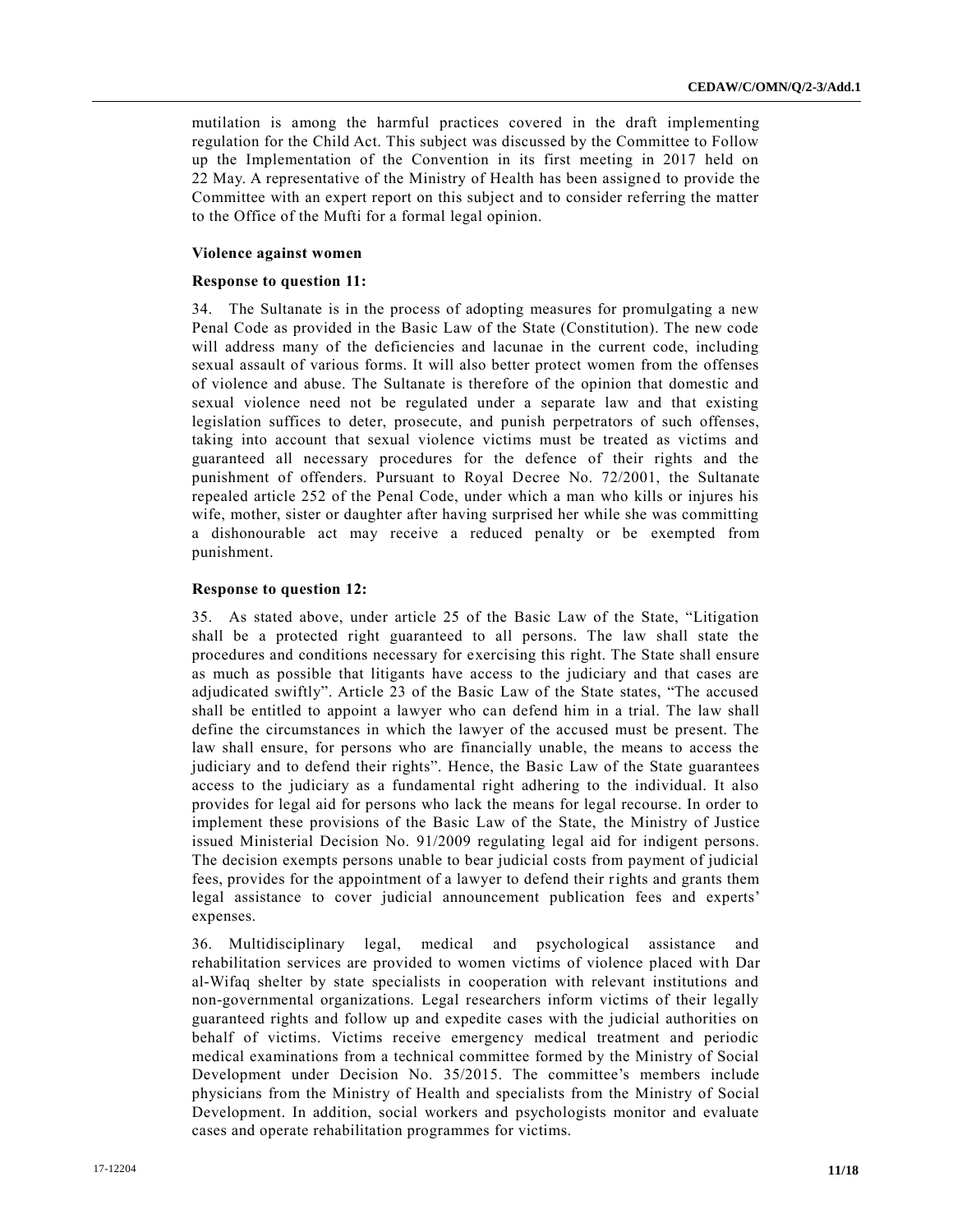37. Regarding the steps taken to systematically collect data on violence against women and girls, an electronic database was developed in early 2017 to register females placed in Dar al-Wifaq shelter. The database includes data on the social situation of battered women and their families, the causes and types of viole nce and measures taken during the victims' stay in the shelter. Family counsellors and the Family Protection Department in the Ministry of Social Development also record cases of abuse or social problems. A national protection register is currently being created.

38. Dar al-Wifaq is the central shelter that takes in abused women from all governorates of the Sultanate. It can accommodate 30 women at one time and has annexes that can be used to accommodate additional women when full capacity is reached.

39. The Ministry of Social Development has established a free telephone protection hotline (1100) to receive complaints, provide counselling services and refer cases to the relevant authorities when necessary. The hotline staff counsels callers, provides them with appropriate options for addressing their problems and helps protect their rights.

# **Trafficking and exploitation of prostitution**

# **Response to question 13:**

40. The report states that the Sultanate promulgated the Law on Combating Human Trafficking under Royal Decree No. 126/2008. A plan to combat human trafficking has been prepared in collaboration with various law enforcement agencies, and a database has been created. Programmes have been developed to care for and rehabilitate victims, raise awareness through brochures and leaflets and train workers in judicial, governmental and non-governmental bodies. Efforts are also being made to update the plan of the National Committee to Combat Human Trafficking in order to strengthen and develop existing measures and to introduce new mechanisms for combating this offense.

41. Regarding persistent cases of human trafficking in the Sultanate, we would like to refer to the international character of human trafficking, which occurs in other countries. Cases recorded in the Sultanate are few. Dar al-Wifaq, which provides care for human-trafficking victims, took in nine cases in 2013, 11 in 2014, two in 2015 and 15 in 2016. The law enforcement agencies conduct labour inspections, raid suspected places of prostitution and publish news items about the combating of human trafficking and the deterrent penalties imposed for this offense.

42. Concerning the prosecution of persons accused of human-trafficking offenses, the Royal Oman Police collects evidence on suspected involvement in human trafficking, which is then investigated by the Public Prosecutor's Office. In 2015, nine males were accused of human trafficking (two Omani and seven foreign men). In 2016, there were only two human-trafficking offenses, which were committed by 10 perpetrators (three males and seven females, all foreigners).

43. A National Committee to Combat Human Trafficking is being formed. It is chaired by the general secretary of the Ministry of Foreign Affairs. Its members include undersecretaries of the ministries and advisers from various agencies concerned with combating human trafficking. The Committee will also have a team of experts and technicians tasked with researching human trafficking and developing protection mechanisms.

44. The Committee holds training workshops and awareness-raising programmes to enhance the capacities of workers involved in combating human trafficking. The Committee has financial resources which are expended on the protection, care and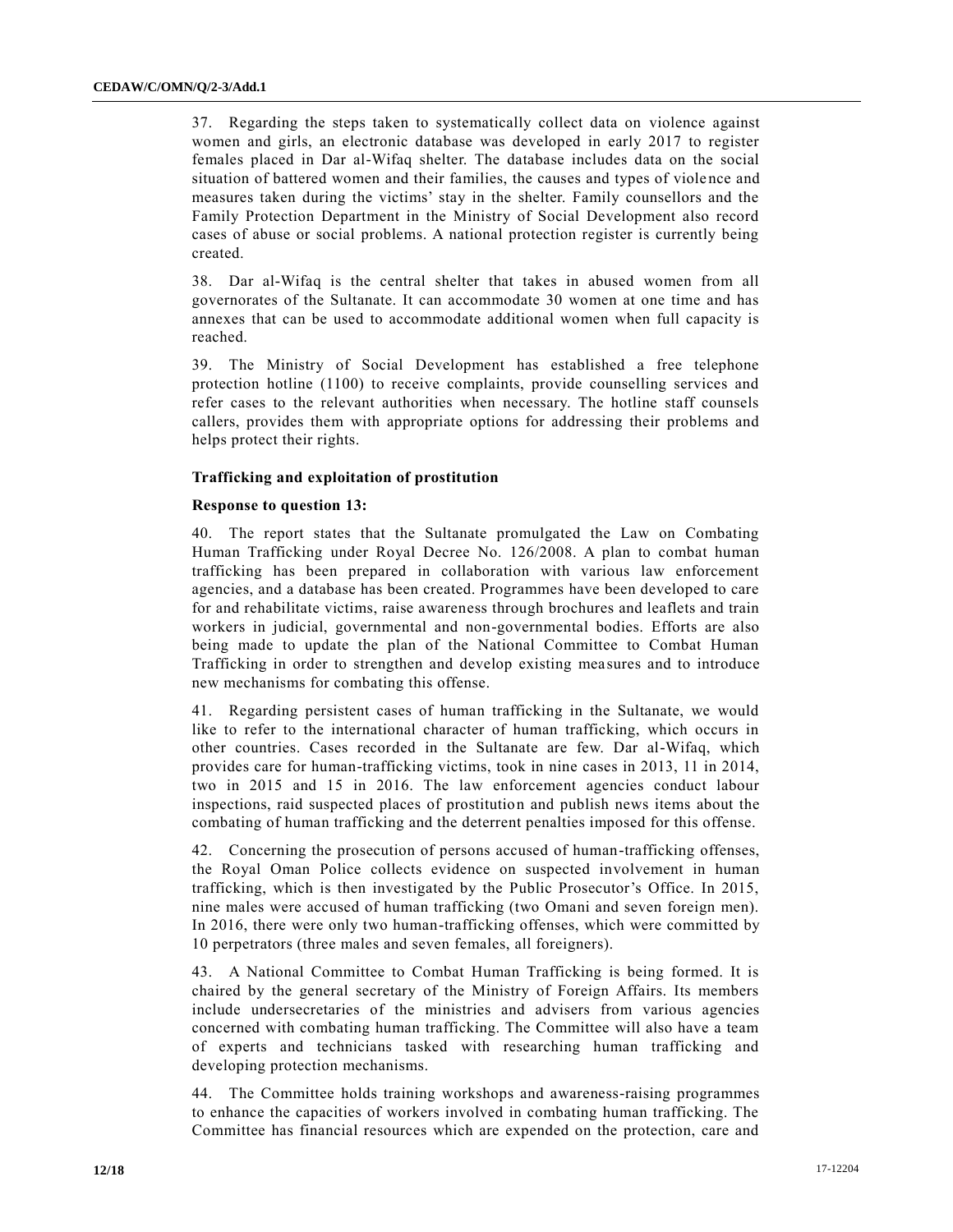rehabilitation of victims. In 2015, Dar al-Wifaq shelter spent 89,930 Omani rials on services provided to victims. In 2016, the shelter's expenditures doubled to 191,863 Omani rials to cover food service, weekly pocket money, travel tickets, communication services, sanitation services, etc.

45. The majority of human-trafficking cases recorded in the Sultanate involve persons who are 20 to 40 years of age. Most of the cases involve prostitution. A smaller percentage of cases involve forced labour. Omani law classifies human trafficking crimes as felonies subject to penalties starting at three years of imprisonment. A person with knowledge of a human-trafficking offense who conceals such knowledge from the authorities is also subject to penalties. The law exempts victims from the payment of fees for the filing of civil suits. After a perpetrator is sentenced, the victims are granted an opportunity to work if they so desire and facilities for remaining in the country to continue working.

46. Omani law enforcement agencies raise awareness of human trafficking offenses by:

- Preparing publications and brochures in several languages for distribution to expatriate workers.
- Providing awareness-raising services for workers and employers (more than 600 programmes were delivered in 2015).
- Providing a free hotline number (80077000) for making reports.
- Holding seminars and training courses for workers involved in combating human trafficking, civil servants and members of civil-society associations.

# **Participation in political and public life**

# **Response to question 14:**

47. The Sultanate, through its competent agencies, spreads awareness of the importance of the participation of women in political and public life through awareness-raising and training programmes that target specialists and relevant staff in government and private institutions as well as women to strengthen their awareness of the importance of women's participation in political and public life.

48. Gender equality in various aspects of life is implicit in the totality of Omani legislation, starting with the Constitution, subject to the exigencies imposed by the nature of the life functions and developmental stages of society. The principles of equality have been and continue to be the prevailing mores observed in the regulation of public affairs in Oman. The rights granted to women largely conform to ratified international conventions on the protection of women's rights. Under such conventions, developments, statistics and indicators concerning the status of women are monitored with a view to creating an integrated plan to promote and empower women in different fields, such as education, health, the environment, the media, legislation, the economy, social life and politics.

49. Women lead many labour unions in the education, construction, industrial and other sectors and also staff the administrations of labour unions. The General Federation of Oman Trade Unions trains women cadres to conduct collective bargaining, recruit members and educate new female labour union members through workshops, programmes, and internal and external collaborations.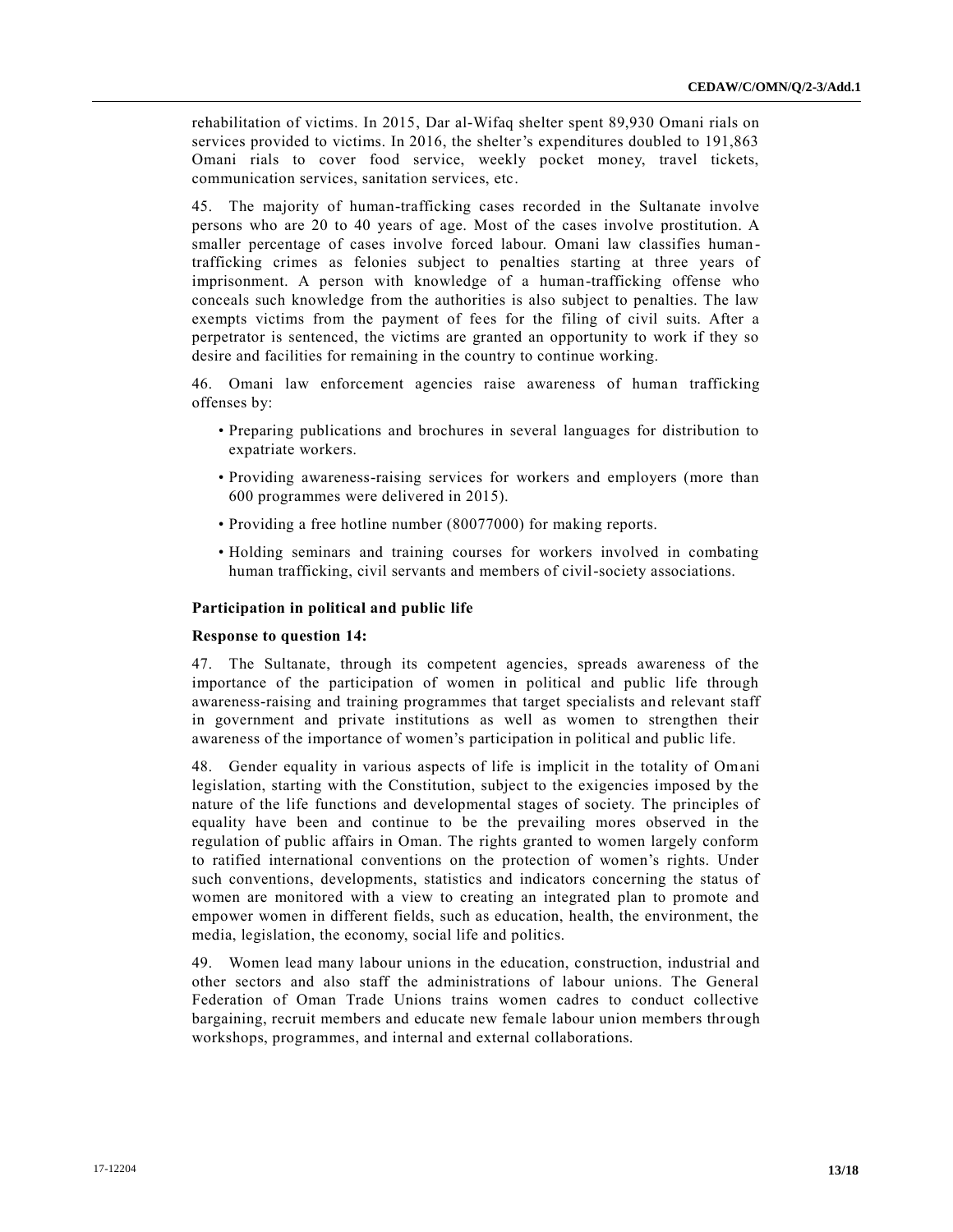# **Nationality**

# **Response to question 15:**

50. The Sultanate is committed to preventing statelessness. It determines nationality based on *jus sanguinis* and *juris soli* in the case of a child of an unknown father or unknown parents. A person born of an Omani father acquires Omani nationality inherently. A son born of a foreign father and Omani mother acquires the nationality of his father in order to preclude dual nationality. However, Omani nationality may be granted to a minor born of an Omani mother whose husband is a foreigner if the conditions set forth in article 18 of the Omani Nationality Law are met.

51. Regarding the period that must lapse according to the Nationality Law before an Omani woman may transfer her nationality to her foreign husband and children, we affirm that the purpose of this requirement is to ensure the stability and permanence of the marital relationship in order to enhance the stature of the woman and to prevent her from becoming a mere means by which her husband may obtain Omani nationality, as mentioned in paragraph 99 of the report.

52. Nationality is a matter of sovereignty and is regulated by States according to their interests. The granting of nationality to children is a means of ensuring that they will not be stateless. Under Royal Decree No. 54/96, the Sultanate became a party to the Convention on the Rights of the Child, which provides for the right of every child to acquire nationality at birth. This commitment is fulfilled by the Omani Nationality Law, which provides for the acquisition of Omani nationality by any person born in the territory of Oman. The Sultanate has also adopted measures to treat the children of Omani women on a par with the children of Omani men in respect of entitlement to state services, particularly education and health services and scholarships for study abroad, all of which are provided to the children of Omani women free of charge on a par with other Omanis.

53. The requirement that a certain period must lapse before Omani nationality may be granted to the husband of an Omani woman stems from the philosophy of the Omani Nationality Law, namely that an Omani woman married to a foreigner is expected to live with her husband in his country. Hence, the law permits her to renounce her nationality. If she lives with her foreign husband in the Sultanate, the law requires that a suitable period of time lapse before the husband may be granted Omani nationality. This requirement is intended to ensure the stability of the marital relationship to thereby protect Omani women from being used by her husband merely as a means to obtain Omani nationality.

# **Education**

# **Response to question 16:**

54. As stated in the report, Article 36 of the Child Act (issued by Royal Decree No. 22/2014) stipulates and provides for free education in government schools until the completion of post-basic education. It also requires parents to enrol their children in school, ensure their children's regular school attendance and prevent their children from dropping out. Article 70 of the Child Act punishes a parent who fails to comply with the compulsory education requirement.

55. Regarding measures taken to reduce illiteracy among females and ensure that girls have access to extracurricular activities and sports activities in schools, a general education curriculum, including instruction in life skills, has been introduced in literacy education as stated in the report. Non-classroom literacy programmes have also been provided in neighbourhoods and villages. The "Literate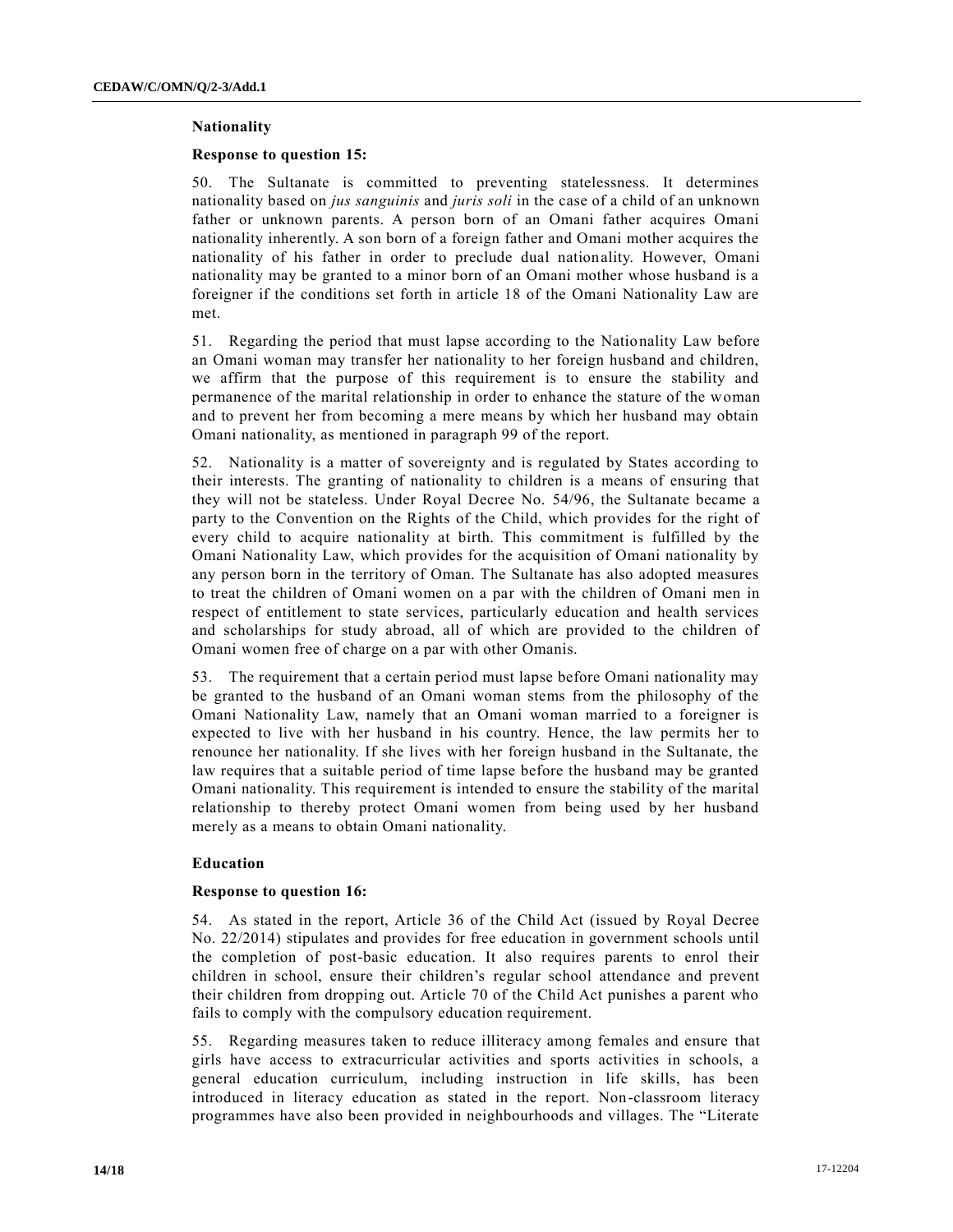Villages" programme and cooperative schools have also helped eradicate illiteracy in the targeted villages in the Sultanate in cooperation with the Omani women's associations. In academic year 2015/16, there were 12 specialized literacy centres in the governorates (97 per cent of the students in the centres were females) and 13 adult education centres in which 3788 women were enrolled (20 per cent of total enrolees).

56. Gender equality is guaranteed at the basic education level. At the post-basic education levels (general education and higher education), female enrolees have increased and female dropout rates have decreased. In academic year 2015/16, 27,636 females were enrolled in first through eleventh grade (49.72 per cent of the total) and 5158 females were enrolled in secondary education studying for a general education diploma (49.9 per cent of the total).

57. The National Centre for Vocational Guidance, in cooperation with the private sector, runs many programmes and activities for both sexes equally, without gender discrimination and based on equal opportunity, including: the Ghaytuh Youth Leadership Programme which develops the capacities and skills of youth in various areas; the International Leaders Program, which refines students' skills in public speaking, critical thinking, communication, analysis, problem-solving, activity management, projects and community service and provides them with vocational guidance; the Oman Challenge Programme, a non-profit educational initiative that develops students' basic life skills in the desert areas and on the coasts of Oman; the "I Am a Business Entrepreneur" Programme, an initiative that seeks to spread a culture of business entrepreneurship among tenth-grade and eleventh-grade students throughout Oman to encourage them to establish their own commercial enterprises and to promote individual initiative and self-employment; the Takatuf Leaders Programme, which trains tenth-grade students in leadership and professional roles and gives top performers an opportunity to develop their academic talents and complete their studies in international universities and institutions; and the Injaz Oman Programme, in which private-sector volunteers run extracurricular activities that provide students with vital skills and capacities for entering the labour market and working in small and medium enterprises.

58. The children of foreign nationals in Oman enjoy the same rights as those established for the children of citizens, particularly in respect of pre-university education. All children receive the same benefits offered at all levels of education in all educational institutions run by the state, without the slightest material or moral discrimination.

# **Employment**

# **Response to question 17:**

59. Women constitute 47 per cent of full-time Civil Service employees. Women and men in the Civil Service receive equal pay for work of equal value pursuant to Royal Decree No. 78/2013, which unifies the schedule of grades and salaries of Omani civil servants.

60. The Omani Penal Code guarantees the right to protection from sexual harassment in the workplace. The Civil Service Law, section 10, covers the duties and prohibitions in this regard.

61. As of December 2016, 98,860 or 23.5 per cent of the woman employed in the private sector were insured and 24 per cent were registered with the Public Authority for Social Insurance.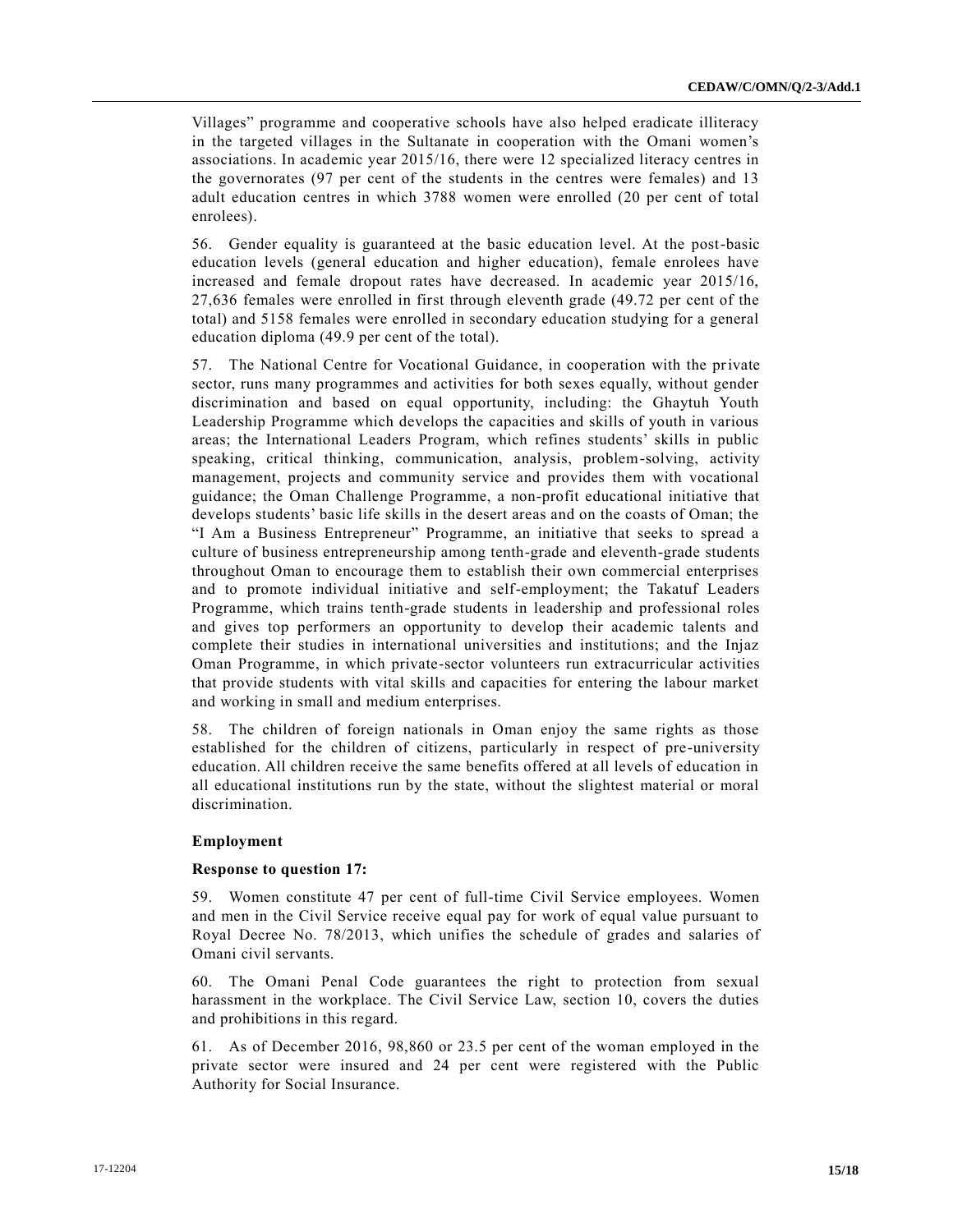# **Health**

# **Response to question 18:**

62. Abortion in the Sultanate is illegal because it conflicts with the Islamic Sharia. A pregnant woman may undergo an abortion performed by a licensed physician in necessary cases in which the physician sincerely believes that an abortion is the only means of saving the woman's life. The woman is not considered an offender. She is punished only if the abortion is performed by herself or by another person with her consent or upon her request. Article 11 of the Law on the Practice of Human Medicine states that a physician may not take any measure that leads to an abortion, nor may he perform an abortion unless required by medical reasons that are approved by a specialized medical committee. In this case, the operation must be performed by an obstetrics and gynaecology specialist when possible. Therefore, an abortion is currently permitted when the mother's life is in danger. The National Bioethics Committee is currently discussing the possibility of permitting an abortion if the foetus is so malformed as to make its life difficult.

63. In order to spread health awareness in society, and in view of the lack of a school health curriculum, the Ministry of Health, in cooperation with the Ministry of Education and United Nations Children's Fund, issued a book entitled *The Facts of Life*. The book, which is distributed to male and female students in eleventh grade, serves as a health information resource for school students.

64. *The Facts of Life*, in its first and second editions, includes 17 chapters. New chapters on health subjects of interest to students in this age group were added to the third edition and to subsequent editions for a total of 30 chapters in the fourteenth edition.

65. As the number of book chapters and users grew, it was decided to publish the book in two volumes starting in 2006 to provide students with health information to help them adopt a healthy and safe lifestyle.

66. The second volume of *The Facts of Life*, which is intended for girls in literacy classes, covers birth spacing. Each new edition of the book contains updated information and health statistics that reflect new developments.

67. In 2015, 23,773 pregnant women received their first tetanus vaccine dose.

68. In 2015, 50,001 pregnant women received their second tetanus vaccine dose.

69. According to statistics for 2015, 21,011 Omani and expatriate women visited birth spacing clinics in that year.

70. The Ministry of Health, in collaboration with a number of relevant bodies, developed a long-term plan for the Omani health system covering up to the year 2050. Also, a strategic study on the health of women and children, including programmes, indicators and current challenges, was prepared. The plan and study were used to develop a strategy for women's health over the course of their lifetime. The strategy includes the following objectives:

- Elimination of avoidable maternal and new-born mortality.
- Reduction of maternal and child morbidity and mortality.
- Improvement of the quality of health services.
- Creation of an environment conducive to the health of women and children.

Strategies were formulated to achieve these objectives, which will be translated into a number of activities that will be implemented in future five -year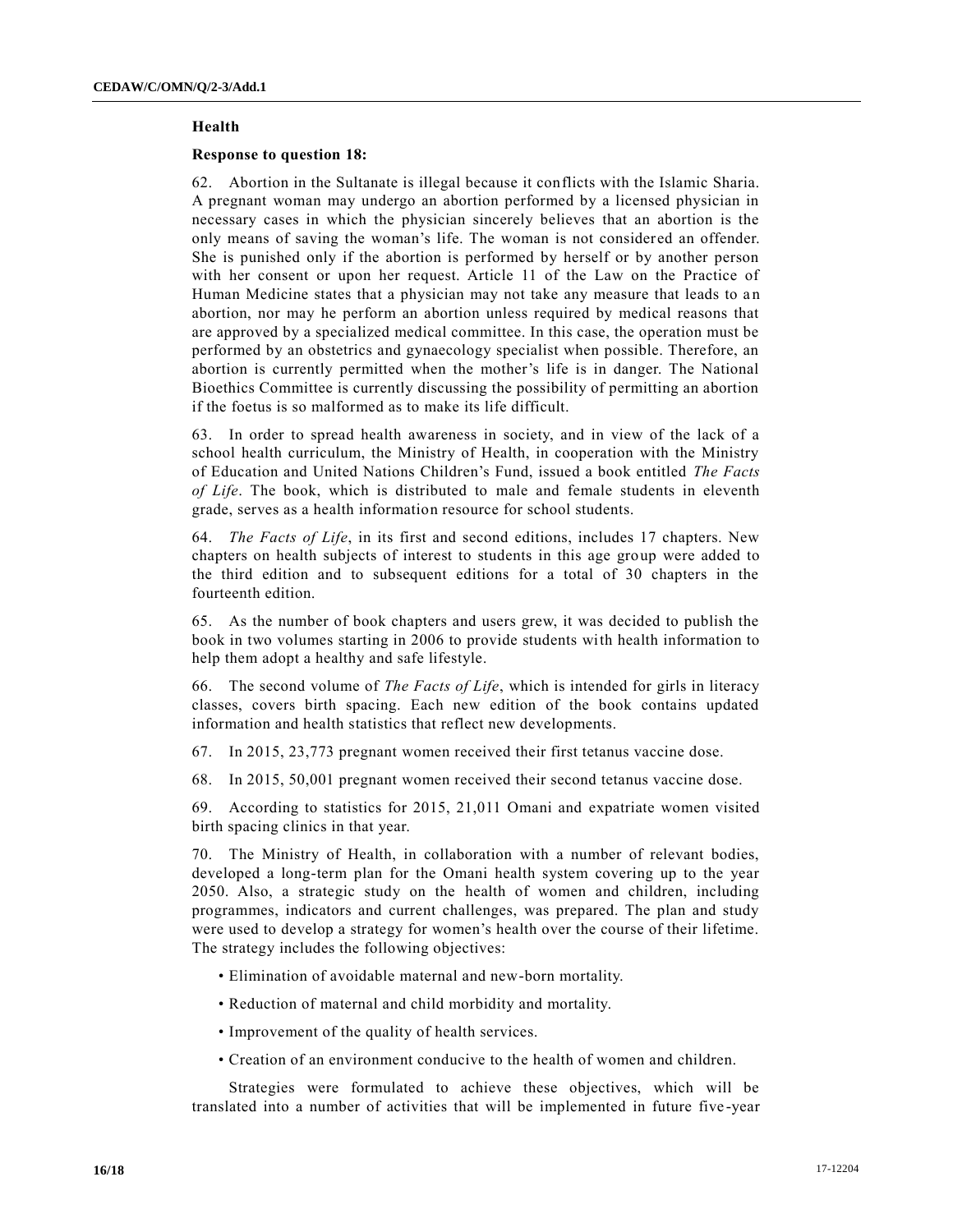plans. The Ministry of Health is currently reviewing the strategy for women's health with a view to adopting it.

# **Women migrant domestic workers**

# **Response to question 19:**

71. The Sultanate attaches the utmost concern to domestic workers. The Ministry of Manpower has issued regulations and laws that guarantee the rights of domestic workers, such as Ministerial Decision No. 189/2004 concerning labour rules and requirements for domestic workers. The aforesaid decision: regulates the employeremployee relationship based on licensure requirements, labour contracts, medical inspections and labour cards; requires employers to pay salaries monthly and provide workers with appropriate food, housing, medical care and airfare; and defines the duties of domestic workers based on labour contracts that set forth specific terms. Ministerial Decision No. 1/2011 concerns the issuance of regulations on the recruitment of non-Omani workers. It regulates labour recruitment offices so as to guarantee the rights of employers and employees and to prevent the trafficking and exploitation of workers. The Ministry supervises labour recruitment offices and ensures that they apply the aforesaid regulations. It also receives complaints. It handled 298 complaints in 2014 against labour recruitment offices, of which 197 were resolved and 32 were referred to the judicial authorities. The Ministry is in the process of resolving the remaining complaints.

72. The Ministry of Manpower also issued Ministerial Decision No. 647/2011 establishing a committee to hold meetings, in coordination with the Ministry of Foreign Affairs and Royal Oman Police, with the embassies of States that send workers to Oman. The meetings are intended to find appropriate solutions to problems facing female workers, particularly domestic workers, whose rights are violated.

73. In addition, the Ministry of Manpower issued Ministerial Circular No. 2/2006, which prohibits employers from withholding the passports of their workers. The circular guarantees a worker's freedom to retain his/her passport. The Ministry of Manpower received and took action regarding 475 complaints of the retention of passports by employers.

74. The regulations in effect in Oman provide for workers to change employers. The Ministry of Manpower receives requests from workers wishing to change employers. In 2014, the Ministry received and took legal action regarding 439 such requests.

75. Regarding the accession of Oman to the International Convention on the Protection of the Rights of All Migrant Workers and Members of Their Families and ILO Convention No. 189 on Domestic Workers, Oman is currently focused on acceding to human rights treaties which it previously accepted during the Universal Periodic Review. It will study other conventions consistent with its national interests after adopting measures to join the conventions which it has accepted.

76. The General Federation of Oman Trade Unions, represented by the Working Women's Committee, is undertaking, according to procedures agreed with the competent bodies and employers, to communicate with female domestic workers to raise their awareness, explain their rights and duties under the Labour Law and convey legal information to them.

77. Members of the Working Women's Committee conducted field visits in coordination with labour recruitment offices to ascertain and improve the conditions of female domestic workers and discuss the challenges facing them.